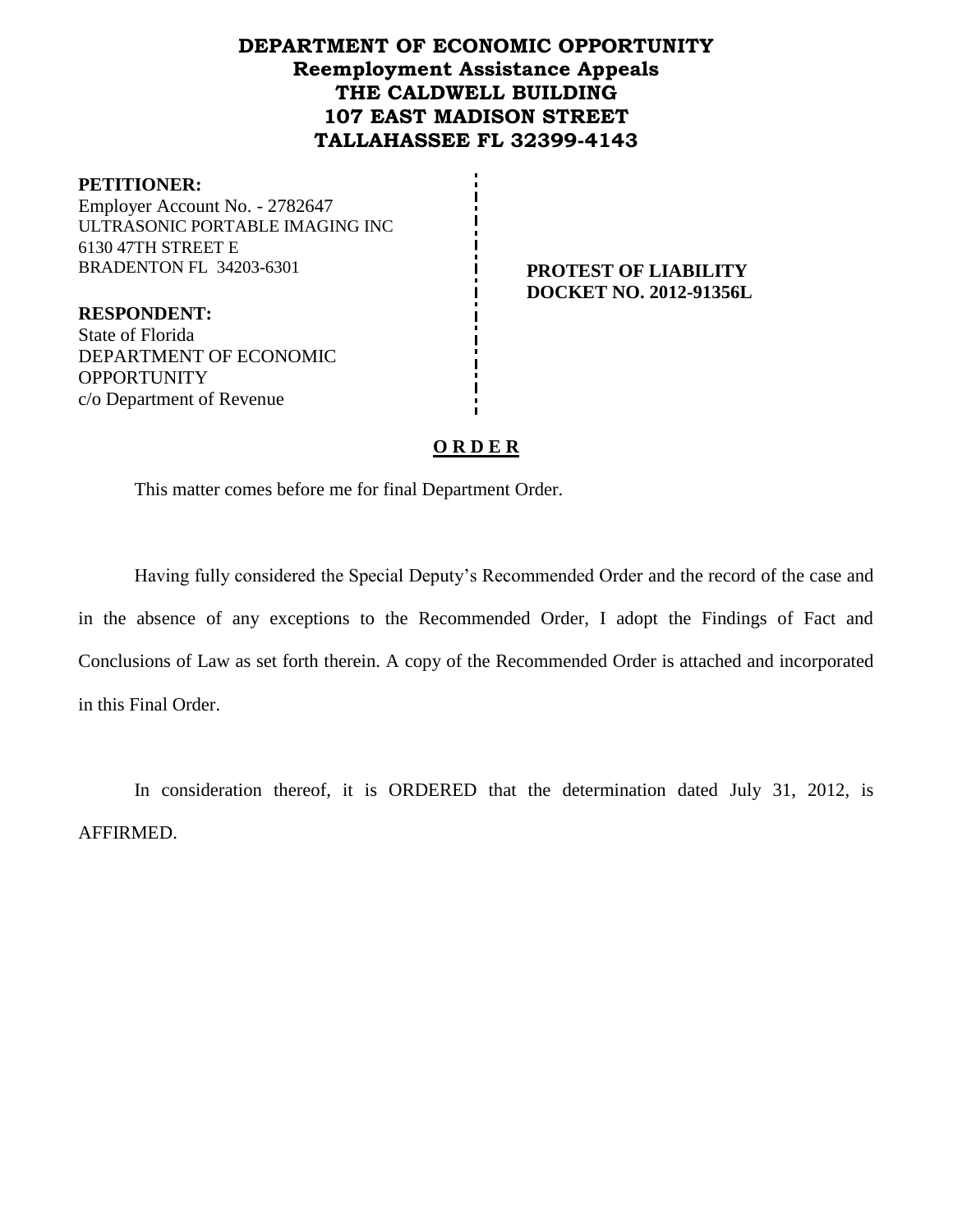#### **JUDICIAL REVIEW**

Any request for judicial review must be initiated within 30 days of the date the Order was filed. Judicial review is commenced by filing one copy of a *Notice of Appeal* with the DEPARTMENT OF ECONOMIC OPPORTUNITY at the address shown at the top of this Order and a second copy, with filing fees prescribed by law, with the appropriate District Court of Appeal. It is the responsibility of the party appealing to the Court to prepare a transcript of the record. If no court reporter was at the hearing, the transcript must be prepared from a copy of the Special Deputy's hearing recording, which may be requested from the Office of Appeals.

Cualquier solicitud para revisión judicial debe ser iniciada dentro de los 30 días a partir de la fecha en que la Orden fue registrada. La revisión judicial se comienza al registrar una copia de un *Aviso de Apelación* con la Agencia para la Innovación de la Fuerza Laboral [*DEPARTMENT OF ECONOMIC OPPORTUNITY]* en la dirección que aparece en la parte superior de este *Orden* y una segunda copia, con los honorarios de registro prescritos por la ley, con el Tribunal Distrital de Apelaciones pertinente. Es la responsabilidad de la parte apelando al tribunal la de preparar una transcripción del registro. Si en la audiencia no se encontraba ningún estenógrafo registrado en los tribunales, la transcripción debe ser preparada de una copia de la grabación de la audiencia del Delegado Especial [*Special Deputy*], la cual puede ser solicitada de la Oficina de Apelaciones.

Nenpòt demann pou yon revizyon jiridik fèt pou l kòmanse lan yon peryòd 30 jou apati de dat ke Lòd la te depoze a. Revizyon jiridik la kòmanse avèk depo yon kopi yon *Avi Dapèl* ki voye bay DEPARTMENT OF ECONOMIC OPPORTUNITY lan nan adrès ki parèt pi wo a, lan tèt *Lòd* sa a e yon dezyèm kopi, avèk frè depo ki preskri pa lalwa, bay Kou Dapèl Distrik apwopriye a. Se responsabilite pati k ap prezante apèl la bay Tribinal la pou l prepare yon kopi dosye a. Si pa te gen yon stenograf lan seyans lan, kopi a fèt pou l prepare apati de kopi anrejistreman seyans lan ke Adjwen Spesyal la te fè a, e ke w ka mande Biwo Dapèl la voye pou ou.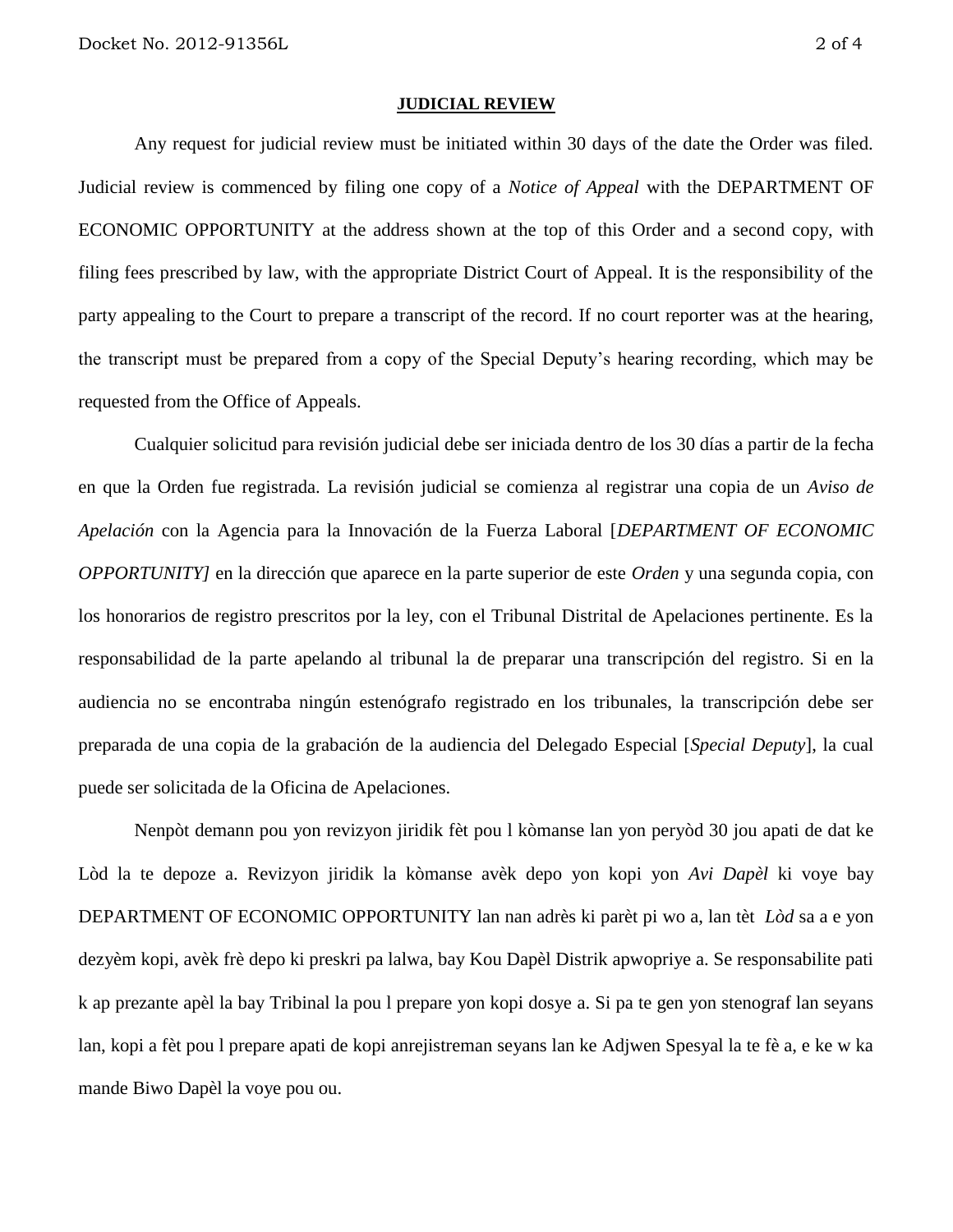DONE and ORDERED at Tallahassee, Florida, this \_\_\_\_\_\_\_ day of April, 2013.



Altemese Smith, Bureau Chief, Reemployment Assistance Services DEPARTMENT OF ECONOMIC OPPORTUNITY

FILED ON THIS DATE PURSUANT TO § 120.52, FLORIDA STATUTES, WITH THE DESIGNATED DEPARTMENT CLERK, RECEIPT OF WHICH IS HEREBY ACKNOWLEDGED.

 $\overline{\phantom{a}}$  ,  $\overline{\phantom{a}}$  ,  $\overline{\phantom{a}}$  ,  $\overline{\phantom{a}}$  ,  $\overline{\phantom{a}}$  ,  $\overline{\phantom{a}}$  ,  $\overline{\phantom{a}}$  ,  $\overline{\phantom{a}}$  ,  $\overline{\phantom{a}}$  ,  $\overline{\phantom{a}}$  ,  $\overline{\phantom{a}}$  ,  $\overline{\phantom{a}}$  ,  $\overline{\phantom{a}}$  ,  $\overline{\phantom{a}}$  ,  $\overline{\phantom{a}}$  ,  $\overline{\phantom{a}}$ DEPUTY CLERK DATE

#### **CERTIFICATE OF SERVICE**

**I HEREBY CERTIFY that true and correct copies of the foregoing Final Order have been furnished to the persons listed below in the manner described, on the \_\_\_\_\_\_\_ day of April, 2013**.

 $ShmumE, F$ 

SHANEDRA Y. BARNES, Special Deputy Clerk DEPARTMENT OF ECONOMIC **OPPORTUNITY** Reemployment Assistance Appeals 107 EAST MADISON STREET TALLAHASSEE FL 32399-4143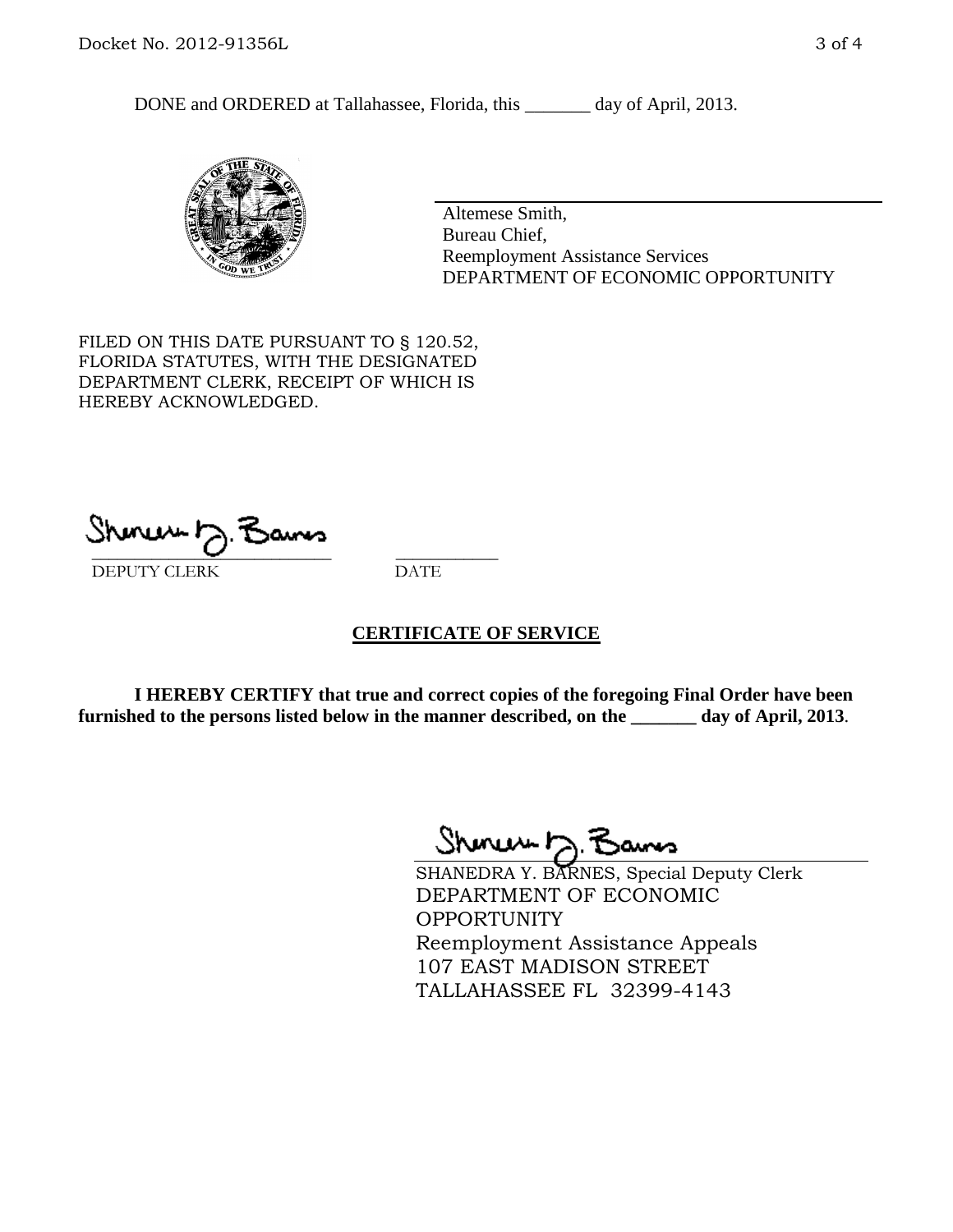By U.S. Mail:

ULTRASONIC PORTABLE IMAGING INC 6130 47TH STREET E BRADENTON FL 34203-6301

# KATHLEEN SIWICKI 16810 5TH TERRACE NE

BRADENTON FL 34212 DEPARTMENT OF REVENUE ATTN: PATRICIA ELKINS - CCOC #1-4866 5050 WEST TENNESSEE STREET TALLAHASSEE FL 32399

> FLORIDA DEPARTMENT OF REVENUE ATTN: MYRA TAYLOR PO BOX 6417 TALLAHASSEE FL 32314-6417

KEVIN G STAAS PA ATTORNEY AND COUNSELOR AT LAW 4140 WOODMERE PARK BLVD STE 4 VENICE FL 34293

ULTRASONIC PORTABLE IMAGING INC 8816 BROOKFIELD TERRACE BRADENTON FL 34212-6301

State of Florida DEPARTMENT OF ECONOMIC OPPORTUNITY c/o Department of Revenue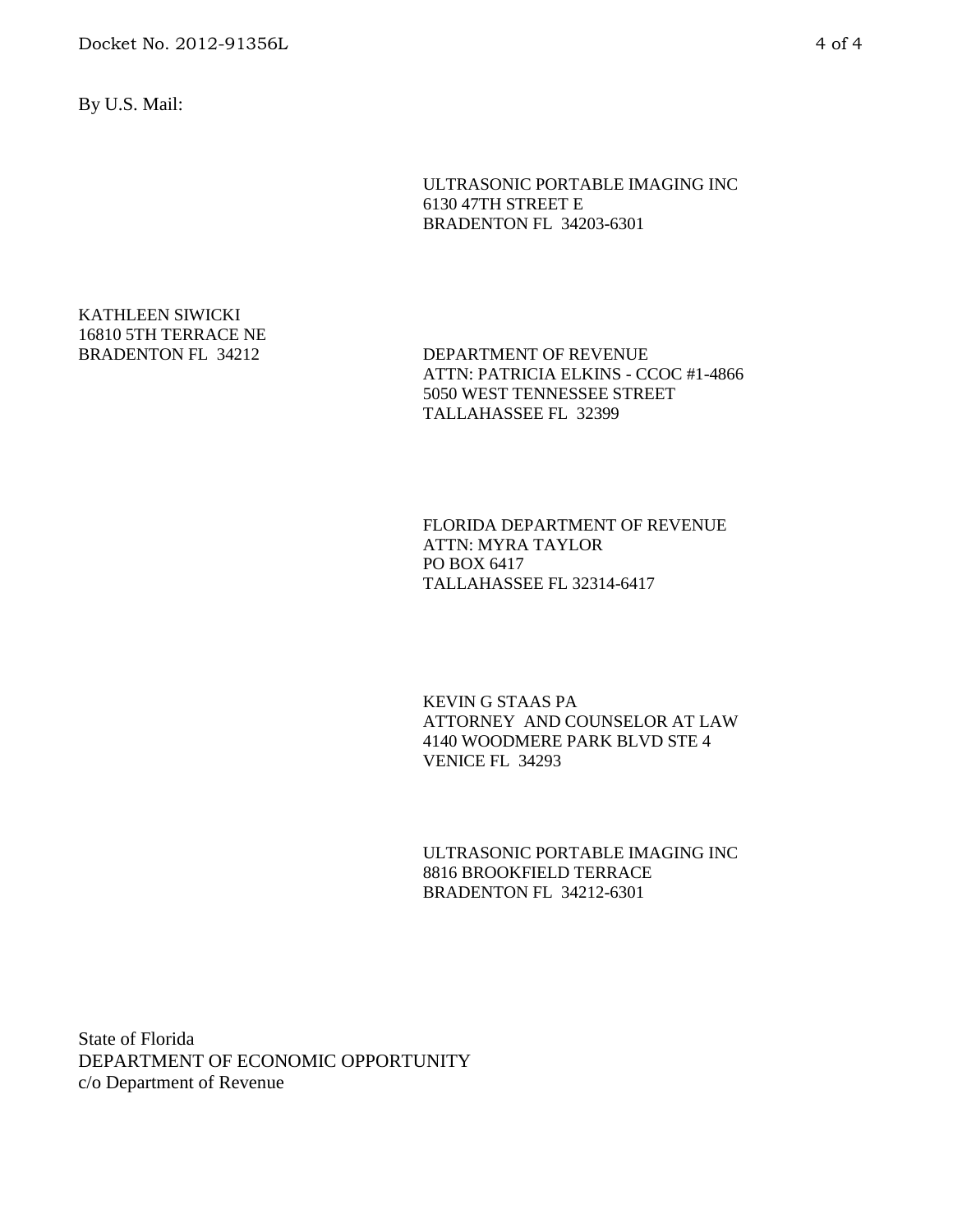### **DEPARTMENT OF ECONOMIC OPPORTUNITY Reemployment Assistance Appeals**

MSC 347 CALDWELL BUILDING 107 EAST MADISON STREET TALLAHASSEE FL 32399-4143

Employer Account No. - 2782647 ULTRASONIC PORTABLE IMAGING INC 6130 47TH STREET E BRADENTON FL 34203-6301

> **PROTEST OF LIABILITY DOCKET NO. 2012-91356L**

**RESPONDENT:** State of Florida DEPARTMENT OF ECONOMIC **OPPORTUNITY** c/o Department of Revenue

## **RECOMMENDED ORDER OF SPECIAL DEPUTY**

TO: SECRETARY, Bureau Chief, Reemployment Assistance Services DEPARTMENT OF ECONOMIC OPPORTUNITY

This matter comes before the undersigned Special Deputy pursuant to the Petitioner's protest of the Respondent's determination dated July 31, 2012.

After due notice to the parties, a telephone hearing was held on February 27, 2013. The Petitioner was represented by its attorney. The Petitioner's president appeared and testified. The president of Velella Research testified as a subpoenaed witness for the Petitioner. The Practice Administrator of Heart and Vascular Center testified as a subpoenaed witness for the Petitioner. The Respondent, represented by a Department of Revenue Tax Specialist II, appeared and testified. The Joined Party appeared and testified.

The record of the case, including the recording of the hearing and any exhibits submitted in evidence, is herewith transmitted. Proposed Findings of Fact and Conclusions of Law were received from the Joined Party.

### **Issue:**

Whether services performed for the Petitioner by the Joined Party constitute insured employment, and if so, the effective date of liability, pursuant to Section 443.036(19), 443.036(21); 443.1216, Florida Statutes.

### **Findings of Fact:**

- 1. The Petitioner is a corporation which provides portable ultrasound services for medical offices. The Petitioner established liability for payment of unemployment taxes to Florida effective August 1, 2007.
- 2. The Joined Party attended school and obtained certification to work as an ultrasound technologist. The Joined Party was employed as an ultrasound technologist for a period of time in Michigan before relocating to Florida. In Florida the Joined Party obtained part time employment with a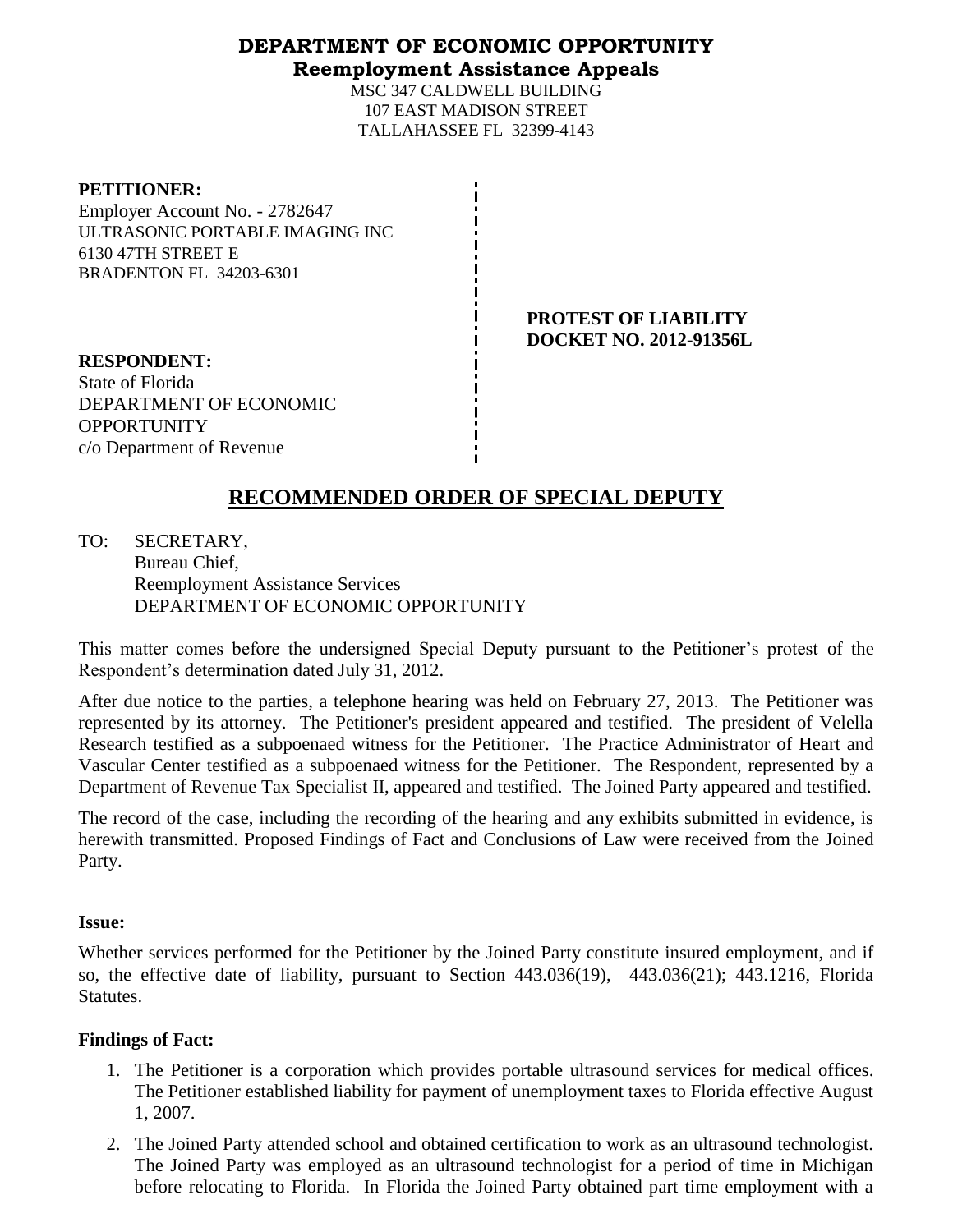physician's office, Heart and Vascular Center. The Joined Party had never worked as an independent contractor or operated her own business while performing ultrasound services.

- 3. The Joined Party's part time job was not sufficient to meet her needs and she was seeking other work as an ultrasound technologist. The Joined Party's husband met one of the Petitioner's principals and learned that the Petitioner was seeking to hire another ultrasound technologist. The Joined Party contacted the Petitioner and provided the Petitioner with a copy of the Joined Party's resume. The Petitioner does not have a business location so the Petitioner made an appointment to meet with the Joined Party at a restaurant for an interview. In the interview the Petitioner informed the Joined Party that the Petitioner would provide all of the work assignments from three of the Petitioner's clients to the Joined Party for which the Petitioner would pay the Joined Party \$500 per day or \$250 per half day. The Petitioner stated that the Joined Party would be a contract employee and that the Petitioner would not reimburse the Joined Party for any expenses, would not withhold any payroll taxes, and would not provide any employee benefits. The Petitioner inquired about the Joined Party's availability to work and the Joined Party replied that she was not able to work on Wednesday afternoons because her children were in school and the school was only in session for one-half day on Wednesdays. The Joined Party accepted the Petitioner's offer of work and began work on or about April 1, 2010. There was no written agreement or contract between the parties. When the Joined Party accepted the offer of work she resigned her part time employment with Heart and Vascular Center.
- 4. Although the Joined Party was a certified ultrasound technologist there were several types of ultrasound tests that she had never performed. During approximately the first five months that the Joined Party performed services for the Petitioner the Petitioner's president provided training concerning how to perform the ultrasound tests, how to complete the Petitioner's forms, and how to operate the computer. During the training period the Petitioner scheduled the Joined Party to work only half days at the locations of the Petitioner's clients, medical offices for whom the Petitioner had contracted to perform ultrasound services. The president accompanied the Joined Party to each of those scheduled appointments and observed as the Joined Party performed the services. The president taught the Joined Party how the Petitioner wanted the services to be performed.
- 5. During the first five months the Petitioner did not pay the Joined Party the agreed upon compensation of \$250 per half day. The Petitioner only paid the Joined Party one-half of the half day compensation because the Joined Party was in training.
- 6. The work assignments which the Petitioner provided to the Joined Party were not all of the assignments from three of the Petitioner's clients as stated in the interview. The Petitioner assigned work to the Joined Party only if the other ultrasound technicians were not available to take the assignments.
- 7. The Petitioner provided the portable ultrasound equipment and all supplies that were needed to perform the work. The Petitioner initially provided the Joined Party with uniform scrubs bearing the Petitioner's name. Thereafter, the Joined Party purchased her own scrubs and the Petitioner had the Petitioner's name embroidered on the scrubs at the Petitioner's expense. The Joined Party did not have any expenses in connection with the work with the exception of her transportation to and from the doctors' offices.
- 8. The Petitioner scheduled the Joined Party to work two or three days per week based on the availability of work. The Petitioner did not schedule the Joined Party to work on Wednesday afternoons as per the Joined Party's request. The Petitioner would provide the Joined Party with a written schedule several weeks in advance, however, sometimes the Petitioner would alter the schedule so that the Petitioner could provide more work to other ultrasound technicians. If the Joined Party needed to take time off from work she had to request and receive permission from the Petitioner.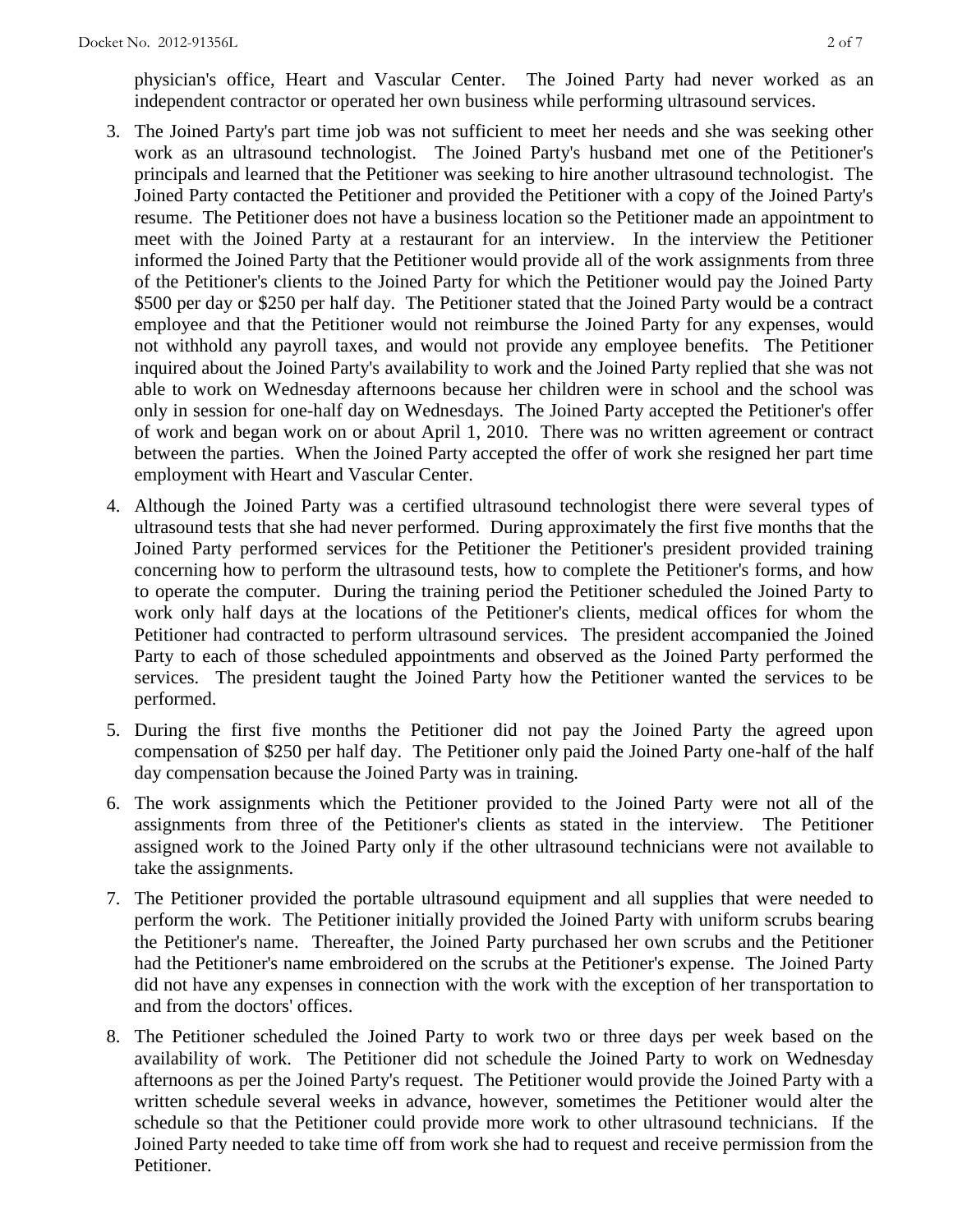- 9. The Joined Party was required to personally perform the work. She was not allowed to hire others to perform the work for her.
- 10. After the first five months of work the president no longer accompanied the Joined Party to the scheduled appointments and the Petitioner began paying the Joined Party \$500 per day and \$250 per half day. No taxes were withheld from the pay. In 2011 the Petitioner unilaterally changed the Joined Party's pay to \$400 per day and \$200 per half day.
- 11. After the Joined Party began performing services for the Petitioner the Joined Party was contacted by her former employer, Heart and Vascular Center, in approximately October 2010. Heart and Vascular Center asked the Joined Party to perform ultrasound services using equipment owned by Heart and Vascular Center. The Joined Party did not ask the Petitioner if she could perform ultrasound services for Heart and Vascular Center. The Joined Party merely notified the Petitioner of the dates and times that she was performing services for Heart and Vascular Center so that there would be no conflict with the Joined Party's work schedule with the Petitioner. The Petitioner did not voice any objection. On several occasions the Joined Party notified the Petitioner in advance that she had a scheduled appointment with Heart and Vascular Center but the Petitioner later scheduled the Joined Party to perform services for the Petitioner on the same date and time. On those occasions the Petitioner told the Joined Party that she needed to cancel the scheduled appointment with Heart and Vascular Center because the Petitioner needed the Joined Party to perform services. The Joined Party complied. If the Joined Party needed time off from work she always requested time off in advance. The Joined Party never refused any work assignment from the Petitioner although the Joined Party believed that she had the right to do so.
- 12. During the time the Joined Party performed services for the Petitioner she did not have any investment in a business, did not advertise her services to the general public, did not have business liability insurance, and did not have a business license or occupational license.
- 13. Either party had the right to terminate the relationship at any time without incurring liability for breach of contract.
- 14. In 2012 the Petitioner notified the Joined Party that the Petitioner was reducing the amount of work assigned to the Joined Party. The Joined Party filed a claim for unemployment benefits effective June 3, 2012, and established a base period consisting of the 2011 calendar year. When the Joined Party did not receive credit for her earnings with the Petitioner a *Request for Reconsideration of Monetary Determination* was filed and an investigation was assigned to the Department of Revenue to determine if the Joined Party performed services for the Petitioner as an employee or as an independent contractor. When the Petitioner learned that the Joined Party had filed a claim for unemployment compensation benefits, the Petitioner terminated the relationship with the Joined Party. On July 31, 2012, the Department of Revenue determined that the Joined Party was an employee of the Petitioner retroactive to April 1, 2010. The Petitioner filed a timely protest.

#### **Conclusions of Law:**

- 15. The issue in this case, whether services performed for the Petitioner by the Joined Party constitute employment subject to the Florida Reemployment Assistance Program Law, is governed by Chapter 443, Florida Statutes. Section 443.1216(1)(a)2., Florida Statutes, provides that employment subject to the chapter includes service performed by individuals under the usual common law rules applicable in determining an employer-employee relationship.
- 16. The Supreme Court of the United States held that the term "usual common law rules" is to be used in a generic sense to mean the "standards developed by the courts through the years of adjudication." United States v. W.M. Webb, Inc., 397 U.S. 179 (1970).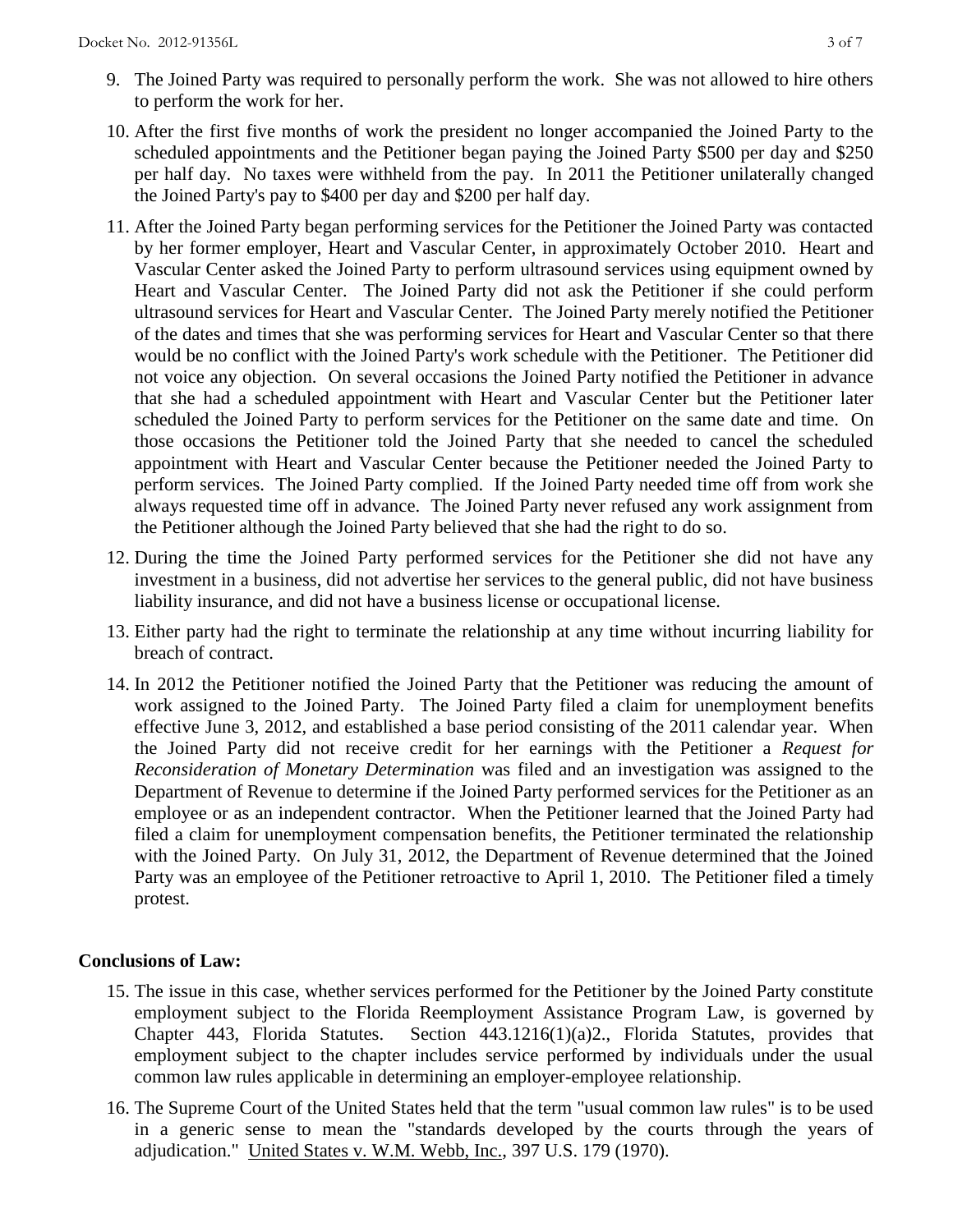- 17. The Supreme Court of Florida adopted and approved the tests in 1 Restatement of Law, Agency 2d Section 220 (1958), for use to determine if an employment relationship exists. See Cantor v. Cochran, 184 So.2d 173 (Fla. 1966); Miami Herald Publishing Co. v. Kendall, 88 So.2d 276 (Fla. 1956); Magarian v. Southern Fruit Distributors, 1 So.2d 858 (Fla. 1941); see also Kane Furniture Corp. v. R. Miranda, 506 So.2d 1061 (Fla. 2d DCA 1987). In Brayshaw v. Agency for Workforce Innovation, et al; 58 So.3d 301 (Fla. 1st DCA 2011) the court stated that the statute does not refer to other rules or factors for determining the employment relationship and, therefore, the Department is limited to applying only Florida common law in determining the nature of an employment relationship.
- 18. Restatement of Law is a publication, prepared under the auspices of the American Law Institute, which explains the meaning of the law with regard to various court rulings. The Restatement sets forth a nonexclusive list of factors that are to be considered when judging whether a relationship is an employment relationship or an independent contractor relationship.
- 19. 1 Restatement of Law, Agency 2d Section 220 (1958) provides:
	- (1) A servant is a person employed to perform services for another and who, in the performance of the services, is subject to the other's control or right of control.
	- (2) The following matters of fact, among others, are to be considered:
		- (a) the extent of control which, by the agreement, the business may exercise over the details of the work;
		- (b) whether or not the one employed is engaged in a distinct occupation or business;
		- (c) the kind of occupation, with reference to whether, in the locality, the work is usually done under the direction of the employer or by a specialist without supervision;
		- (d) the skill required in the particular occupation;
		- (e) whether the employer or the worker supplies the instrumentalities, tools, and the place of work for the person doing the work;
		- (f) the length of time for which the person is employed;
		- (g) the method of payment, whether by the time or by the job;
		- (h) whether or not the work is a part of the regular business of the employer;
		- (i) whether or not the parties believe they are creating the relation of master and servant;
		- (j) whether the principal is or is not in business.
- 20. Comments in the Restatement explain that the word "servant" does not exclusively connote manual labor, and the word "employee" has largely replaced "servant" in statutes dealing with various aspects of the working relationship between two parties.
- 21. In Department of Health and Rehabilitative Services v. Department of Labor & Employment Security, 472 So.2d 1284 (Fla. 1<sup>st</sup> DCA 1985) the court confirmed that the factors listed in the Restatement are the proper factors to be considered in determining whether an employer-employee relationship exists. However, in citing La Grande v. B&L Services, Inc., 432 So.2d 1364, 1366 (Fla.  $1<sup>st</sup> DCA$  1983), the court acknowledged that the question of whether a person is properly classified an employee or an independent contractor often can not be answered by reference to "hard and fast" rules, but rather must be addressed on a case-by-case basis.
- 22. In this case there is no written contract between the Petitioner and the Joined Party. The only agreement is the verbal agreement created during the initial interview conducted at the restaurant. The Florida Supreme Court held that in determining the status of a working relationship, the agreement between the parties should be examined if there is one. The agreement should be honored, unless other provisions of the agreement, or the actual practice of the parties, demonstrate that the agreement is not a valid indicator of the status of the working relationship. Keith v. News & Sun Sentinel Co., 667 So.2d 167 (Fla. 1995). In Justice v. Belford Trucking Company, Inc., 272 So.2d 131 (Fla. 1972), a case involving an independent contractor agreement which specified that the worker was not to be considered the employee of the employing unit at any time, under any circumstances, or for any purpose, the Florida Supreme Court commented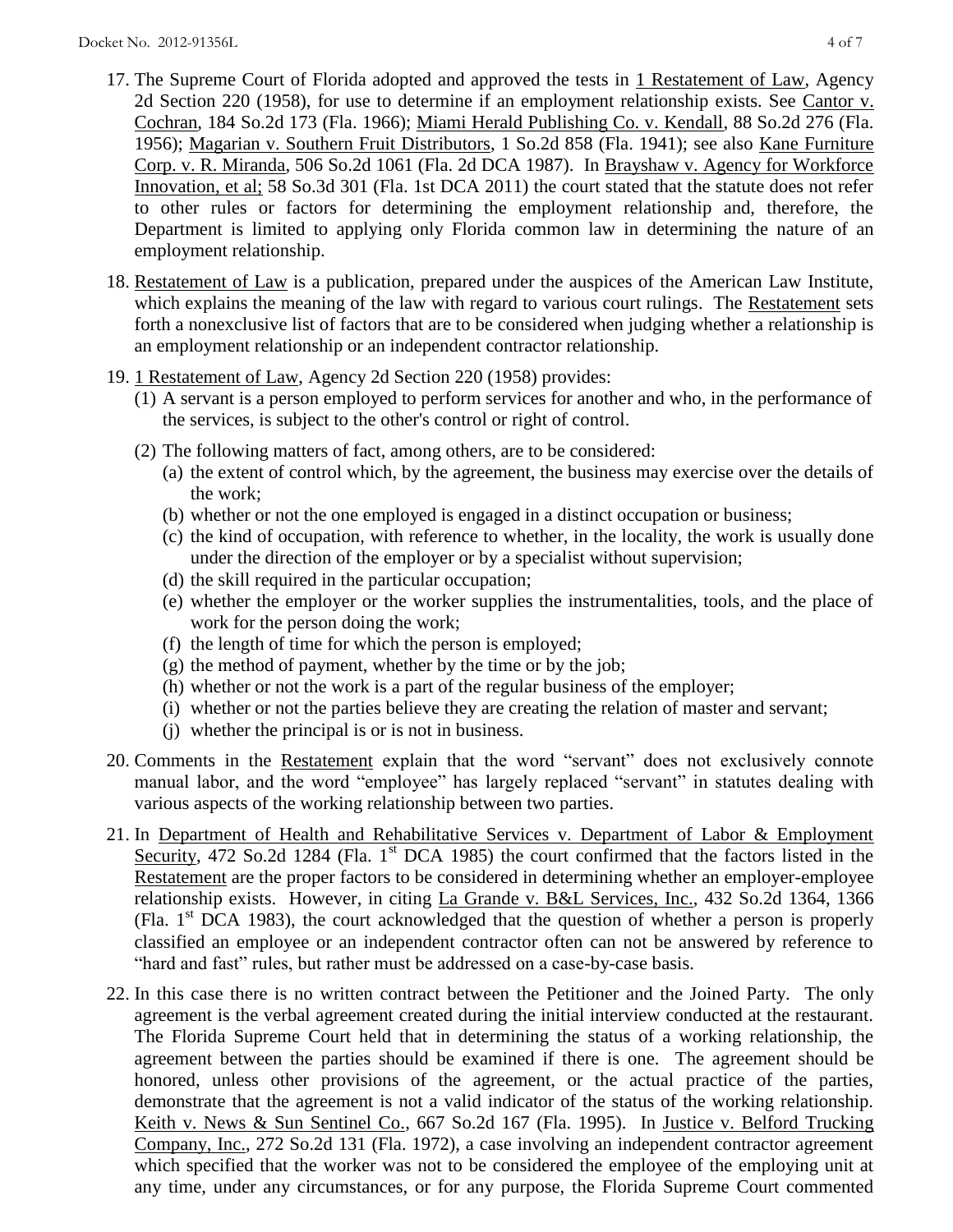"while the obvious purpose to be accomplished by this document was to evince an independent contractor status, such status depends not on the statements of the parties but upon all the circumstances of their dealings with each other."

- 23. The Petitioner's business is the performance of ultrasound studies ordered by physicians who are clients of the Petitioner. The Joined Party performed the ultrasound studies as assigned by the Petitioner. The work performed by the Joined Party was not separate and distinct from the Petitioner's business but was an integral and necessary part of the Petitioner's business.
- 24. The Petitioner provided the ultrasound equipment and all other tools and supplies that were needed to perform the work. The Joined Party did not have any expenses in connection with the work other than the expense of commuting to and from the physicians' offices. It was not shown that the Joined Party was at risk of suffering a financial loss from performing services for the Petitioner.
- 25. It is clear that the Joined Party possessed some skill or special knowledge because she had obtained certification to perform services as an ultrasound technician. Generally, the greater the skill or special knowledge required to perform the work, the more likely the relationship will be found to be one of independent contractor. Florida Gulf Coast Symphony v. Florida Department of Labor & Employment Sec., 386 So.2d 259 (Fla. 2d DCA 1980) However, in James v. Commissioner, 25 T.C. 1296, 1301 (1956), the court stated in holding that a doctor was an employee of a hospital "The methods by which professional men work are prescribed by the techniques and standards of their professions. No layman should dictate to a lawyer how to try a case or to a doctor how to diagnose a disease. Therefore, the control of an employer over the manner in which professional employees shall conduct the duties of their positions must necessarily be more tenuous and general than the control over the non-professional employees." In University Dental Health Center, Inc. v. Agency for Workforce Innovation, 89 So. 3rd 1139 (Fla. 4th DCA 2012), a case involving a dentist who performed services for a dental office, the court found that the dentist was a highly skilled professional who performed services without supervision, who determined what treatments were necessary, and who determined how to perform the treatments. The court found that the relationship was at-will, that the dental office provided the tools and space for the dentist, that the dental office scheduled the patients, that the dentist could not refuse patients, that the dentist was required to report for work at a particular time, and that the dentist could leave only if there were no scheduled patients. The court determined that the dentist was an employee of the dental office.
- 26. The Petitioner determined the initial rate of pay, the rate of pay during the training period, and unilaterally chose to reduce the rate of pay in 2011. The pay rates were based on time worked, either by half day or full day, rather than by production. The Petitioner controlled whether the Joined Party was assigned to work a half day, a full day, or not at all. Although the Joined Party notified that Petitioner that she was not able to work on Wednesday afternoons, the Joined Party was not otherwise in control of the work schedule. The Petitioner controlled the amount of scheduled work provided to the Joined Party and controlled the rate of pay. The Petitioner controlled the financial aspects of the relationship. The fact that the Petitioner chose not to withhold payroll taxes from the pay does not, standing alone, establish an independent contractor relationship.
- 27. The Joined Party performed services for the Petitioner from April 2010 until June 2012, a period of approximately two years. Either party could terminate the relationship at any time without incurring liability for breach of contract. These facts reveal the existence of an at-will relationship of relative permanence. The Petitioner terminated the relationship when the Petitioner was informed that the Joined Party had filed a claim for unemployment compensation benefits. In Cantor v. Cochran, 184 So.2d 173 (Fla. 1966), the court in quoting 1 Larson, Workmens' Compensation Law, Section 44.35 stated: "The power to fire is the power to control. The absolute right to terminate the relationship without liability is not consistent with the concept of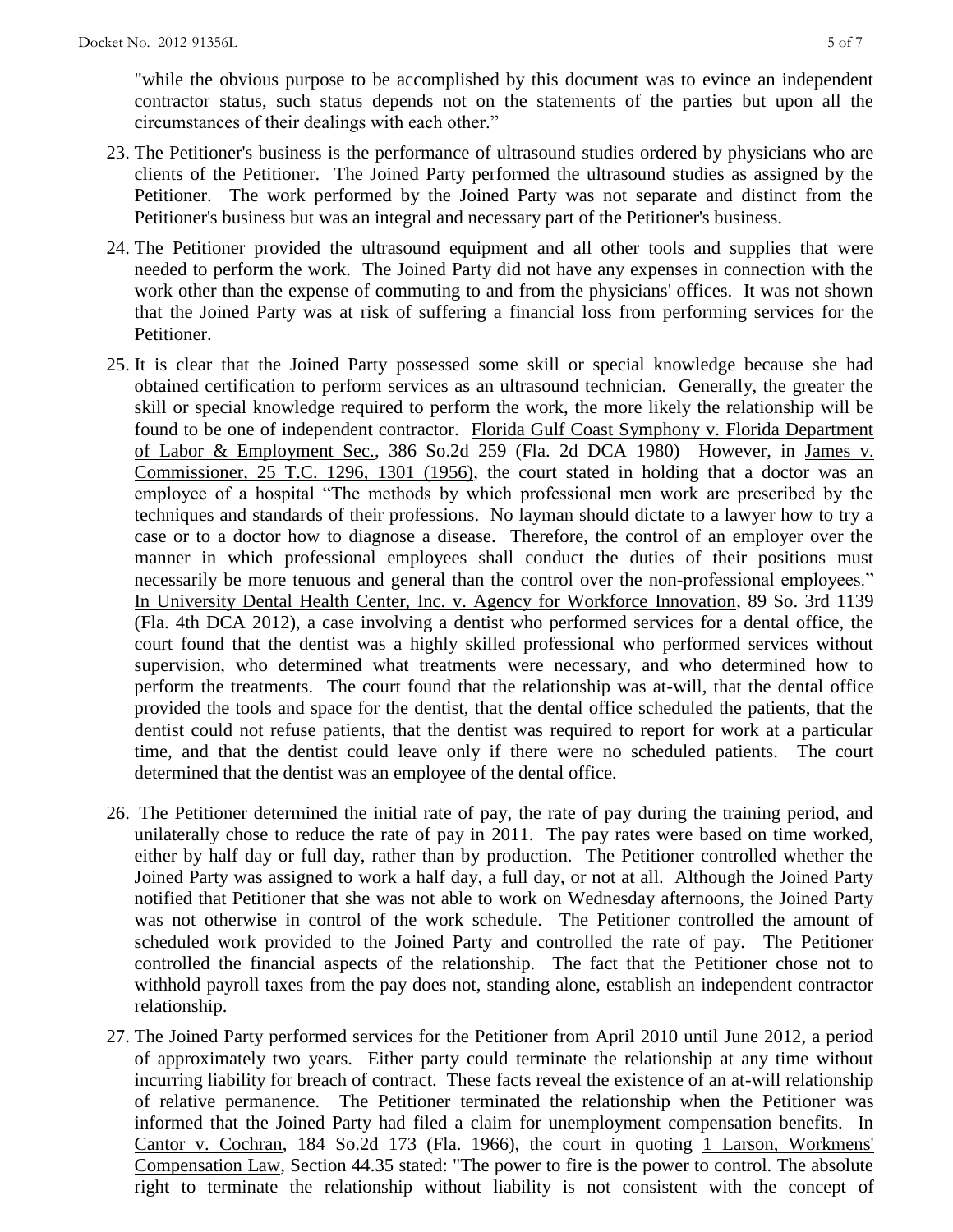independent contractor, under which the contractor should have the legal right to complete the project contracted for and to treat any attempt to prevent completion as a breach of contract."

- 28. The Petitioner directly supervised the Joined Party only during the training period, which was the initial five months of work. Training is a method of control because it specifies how a task is to be performed. After completion of the training period the Petitioner did not observe the Joined Party's performance or otherwise oversee the performance of the work. It is not necessary for the employer to actually direct or control the manner in which the services are performed; it is sufficient if the agreement provides the employer with the right to direct and control the worker. Of all the factors, the right of control as to the mode of doing the work is the principal consideration. VIP Tours v. State, Department of Labor and Employment Security, 449 So.2d 1307 (Fla.  $5<sup>th</sup>$  DCA 1984) In this case it has been shown that the Petitioner had the right to direct and control the Joined Party.
- 29. Whether a worker is an employee or an independent contractor is determined by measuring the control exercised by the employer over the worker. If the control exercised extends to the manner in which a task is to be performed, then the worker is an employee rather than an independent contractor. In Cawthon v. Phillips Petroleum Co., 124 So 2d 517 (Fla. 2d DCA 1960) the court explained: Where the employee is merely subject to the control or direction of the employer as to the result to be procured, he is an independent contractor; if the employee is subject to the control of the employer as to the means to be used, then he is not an independent contractor.
- 30. It has been shown that the Petitoner had the right to direct and control the Joined Party and that the Petitioner exercised that right. The Petitioner altered the verbal agreement of hire on at least two occassions without any imput from the Joined Party. The Petitioner controlled what work was performed by choosing which work assignments were provided to the Joined Party and which work assignments were provided to other technicians. The Petitioner controlled who performed the work by requiring the Joined Party to personally perform the work assignments rather than allowing the Joined Party to hire others to perform the work for her. The Petitioner controlled where the work was performed because the Petitioner determined which of the Petitioner's clients the Joined Party would perform the services for. The evidence reveals that the Petitoner exercised significant control over the Joined Party. Thus, it is determined that the Joined Party was the Petitioner's employee.

**Recommendation:** It is recommended that the determination dated July 31, 2012, be AFFIRMED. Respectfully submitted on March 21, 2013.



R. O. SMITH, Special Deputy Office of Appeals

A party aggrieved by the *Recommended Order* may file written exceptions to the Director at the address shown above within fifteen days of the mailing date of the *Recommended Order*. Any opposing party may file counter exceptions within ten days of the mailing of the original exceptions. A brief in opposition to counter exceptions may be filed within ten days of the mailing of the counter exceptions. Any party initiating such correspondence must send a copy of the correspondence to each party of record and indicate that copies were sent.